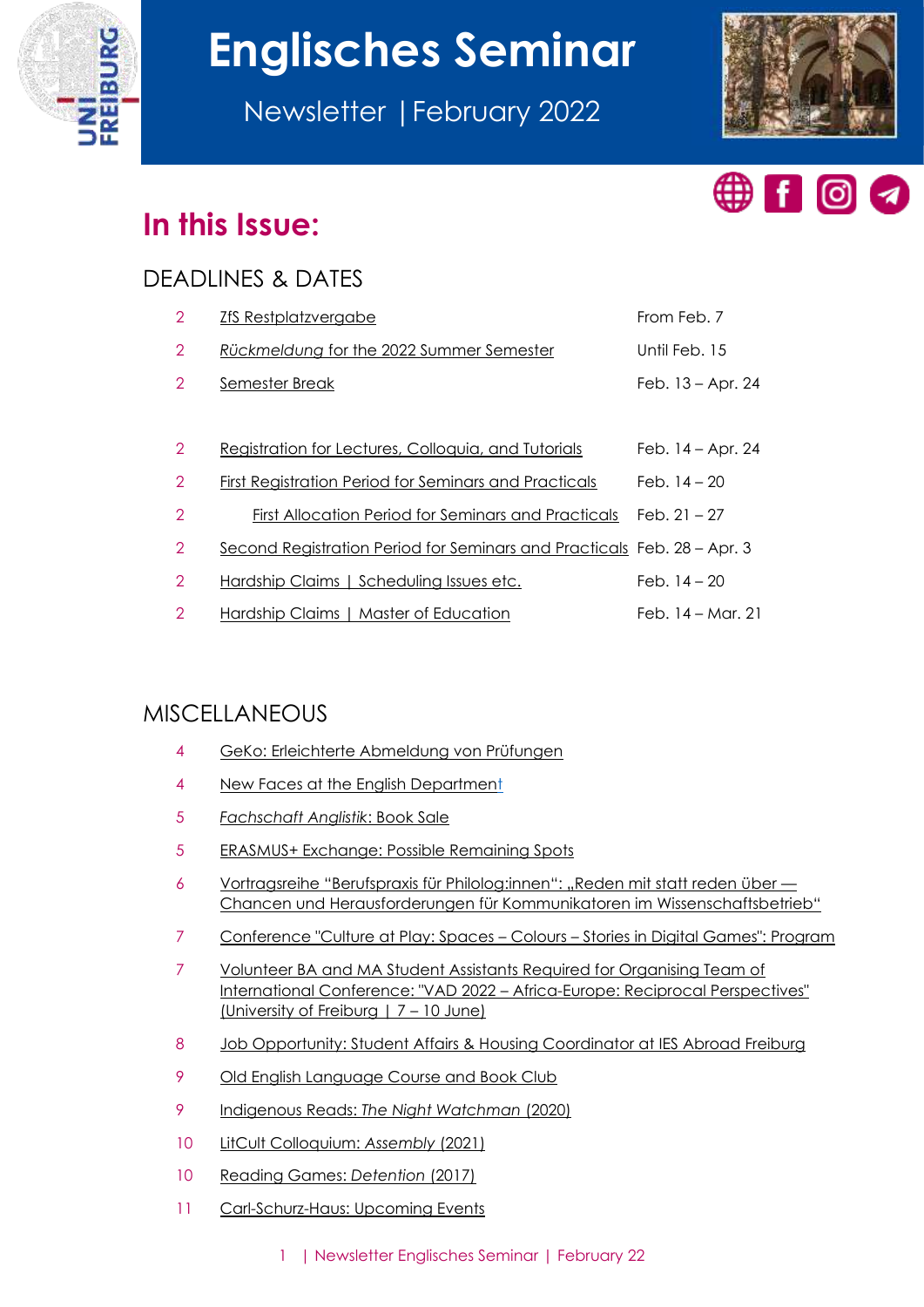# **DEADLINES & DATES**



#### <span id="page-1-0"></span>**ZfS Restplatzvergabe**

Die Restplatzvergabe des Zentrums für Schlüsselqualifikationen beginnt am **Montag, 7. Februar.** Restplätze und Wartelistenplätze werden an alle Studierende der Universität Freiburg (z. B. Master, Staatsexamen) vergeben. Auch Bachelor- und Jura-Studierende, die freiwillig zusätzliche Veranstaltungen belegen möchten, können an der Restplatzvergabe teilnehmen. Informationen dazu, in welchen Veranstaltungen es noch Restplätze gibt und nähere Informationen sind auf der [Webseite des Zfs](https://www.zfs.uni-freiburg.de/de/restplaetze-fuer-alle-studierenden) zu finden.

#### <span id="page-1-1"></span>*Rückmeldung* **for the 2022 Summer Semester**

You can re-enroll for the 2022 summer semester **until February 15, 2022** via HISinOne. For more information, please consult the [website of the Service Center Studium.](https://www.studium.uni-freiburg.de/en/student-services/registration?set_language=en)

#### <span id="page-1-2"></span>**Semester Break**

The semester break will last from **February 13 until April 24, 2022**. Teaching in the 2022 summer semester will begin on Monday, April 25.

#### <span id="page-1-3"></span>**Course Registration and Allocation Periods for the 2022 Summer Semester**

Course registration for the 2022 Summer Semester begins on **February 14.** You can find general information on course registration at the English Department [here](https://www.anglistik.uni-freiburg.de/current-students/course-registration?set_language=en) and detailed instructions for registration on HISinOne [here.](https://wiki.uni-freiburg.de/campusmanagement/doku.php?id=hisinone:studieren:belegen_en)

Bachelor's students taking English Department courses to fulfill their general education requirements as well as students wishing to register for *M15 – Wissensvertiefung* (B.A.) or *M5 – Kulturwissenschaftliches Ergänzungsmodul* (MiBNACS) may select courses with open spots after the second allocation of places.

**Students who did not get a spot in a mandatory course should simply register again during the second registration period.**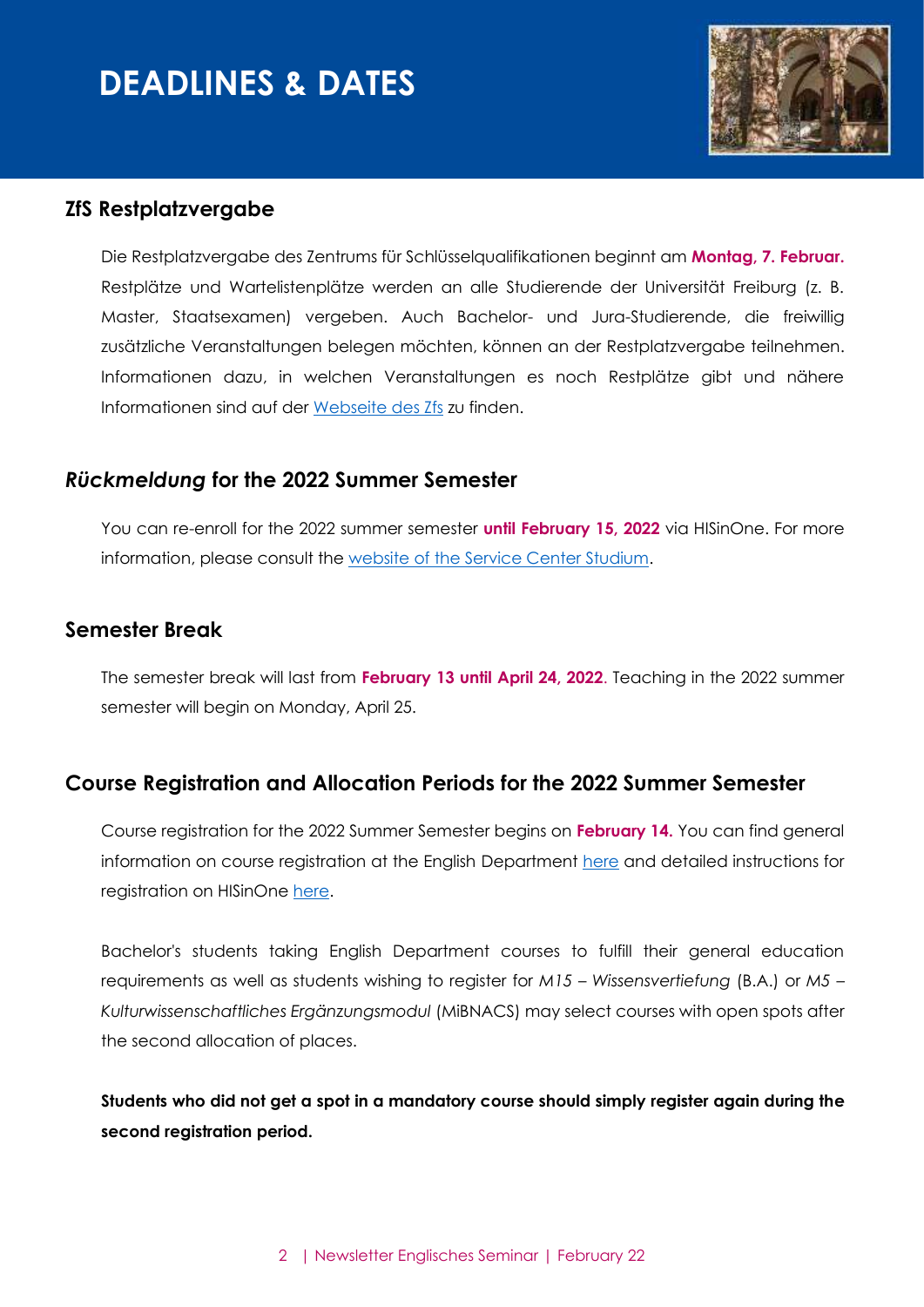#### **Lectures, Colloquia, and Tutorials**

| First come, first served                                                                       | February 14 – April 24, 2022                                                       |
|------------------------------------------------------------------------------------------------|------------------------------------------------------------------------------------|
| <b>Seminars and Practicals</b><br>First registration period<br>First allocation period         | February 14 - February 20, 2022<br>February 21 – February 27, 2022                 |
| Second Registration Period<br>Second allocation period<br>Third allocation period              | February 28 – April 3, 2022<br>March 22 & 23, 2022<br>April 4 & 5, 2022            |
| <b>Remaining Open Spots</b><br>First come, first served                                        | April 16 & 17, 2022                                                                |
| Hardship Claims (Härtefallanträge)<br>Scheduling issues etc.<br>Master of Education<br>Regular | February 14 – 20, 2022<br>February 14 - March 21, 2022<br>March 24 - April 3, 2021 |

The course catalogue is available via **HISinOne** or on our website, in **overview** or **annotated**. You can find information about additions and changes to the course catalogue on our [website.](https://www.anglistik.uni-freiburg.de/studiumlehre/lehrveranstaltungen)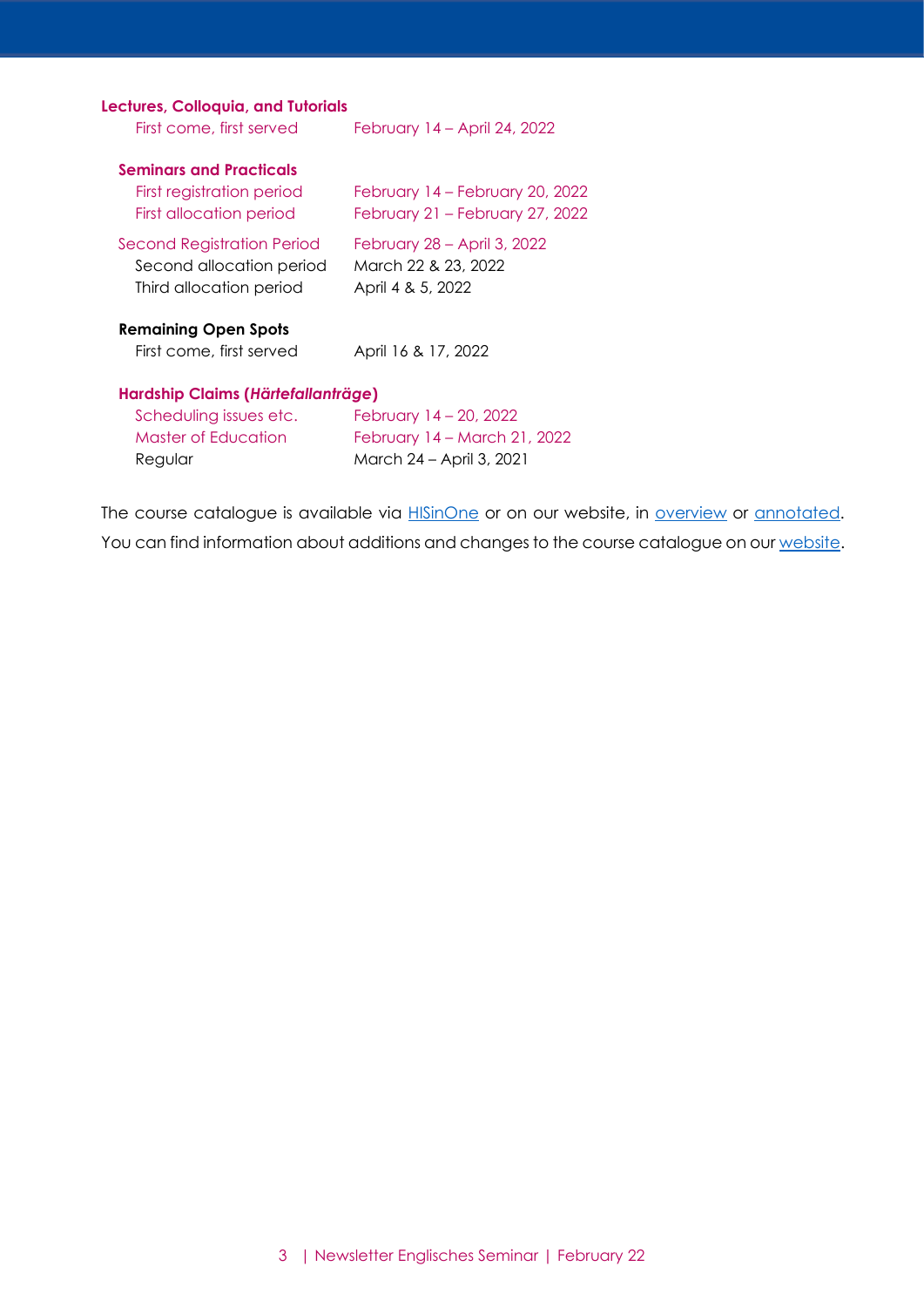

#### <span id="page-3-0"></span>**GeKo: Erleichterte Abmeldung von Prüfungsleistungen**

Abweichend von den üblicherweise geltenden Regelungen können sich Studierende gemäß § 4b [der Corona-Satzung](https://uni-freiburg.de/universitaet/wp-content/uploads/sites/3/2020/10/Uni-Freiburg-Lesefassung-Corona-Satzung.pdf) der ALU in der Fassung vom 13.07.2021 erforderlichenfalls auch noch **kurzfristig von einer studienbegleitenden Prüfung abmelden**. Die Möglichkeit zur Prüfungsabmeldung besteht allerdings nicht für Bachelor-, Master- und Magisterarbeiten sowie für mündliche Master- und Magisterabschlussprüfungen.

Die Abmeldung ist gegenüber dem Prüfungsausschuss so früh wie möglich, jedoch spätestens zwei Tage vor der Prüfung zu erklären. Bei Klausuren in Präsenzform gilt auch das Fernbleiben als Prüfungsabmeldung.

Bitte beachten Sie hierzu die auf der [Webseite der Gemeinsamen Kommission](https://www.geko.uni-freiburg.de/corona#Abmeldung) bereitgestellten Informationen.

#### <span id="page-3-1"></span>**New Faces at the English Department**

In the upcoming months, new members to the English Department and those who have only been at the Department for a short time will introduce themselves in this section of the newsletter.

Hello,

My name is Kirsten Sandrock, and from 1 April 2022 to 31 March 2023 I will be teaching at the English Department as stand-in professor (Professurvertretung) for Prof. Fludernik

I enjoy teaching – and research – in British and Anglophone literature and culture. My special research fields include early modern literature, transcultural and contemporary British and Anglophone literatures, especially Shakespeare studies, travel writing, colonial and postcolonial studies, Scottish literature, gender studies, Canadian literature, and border studies. My two most recent conferences include "British Border Narratives: Brexit, Europe and the UK" (May 2021) and "Artpolitical: Margaret Atwood's Aesthetics" (October 2021).

I look forward to meeting many of you in my courses and at the university over the next year!



K. Sandwich

PD Dr. Kirsten Sandrock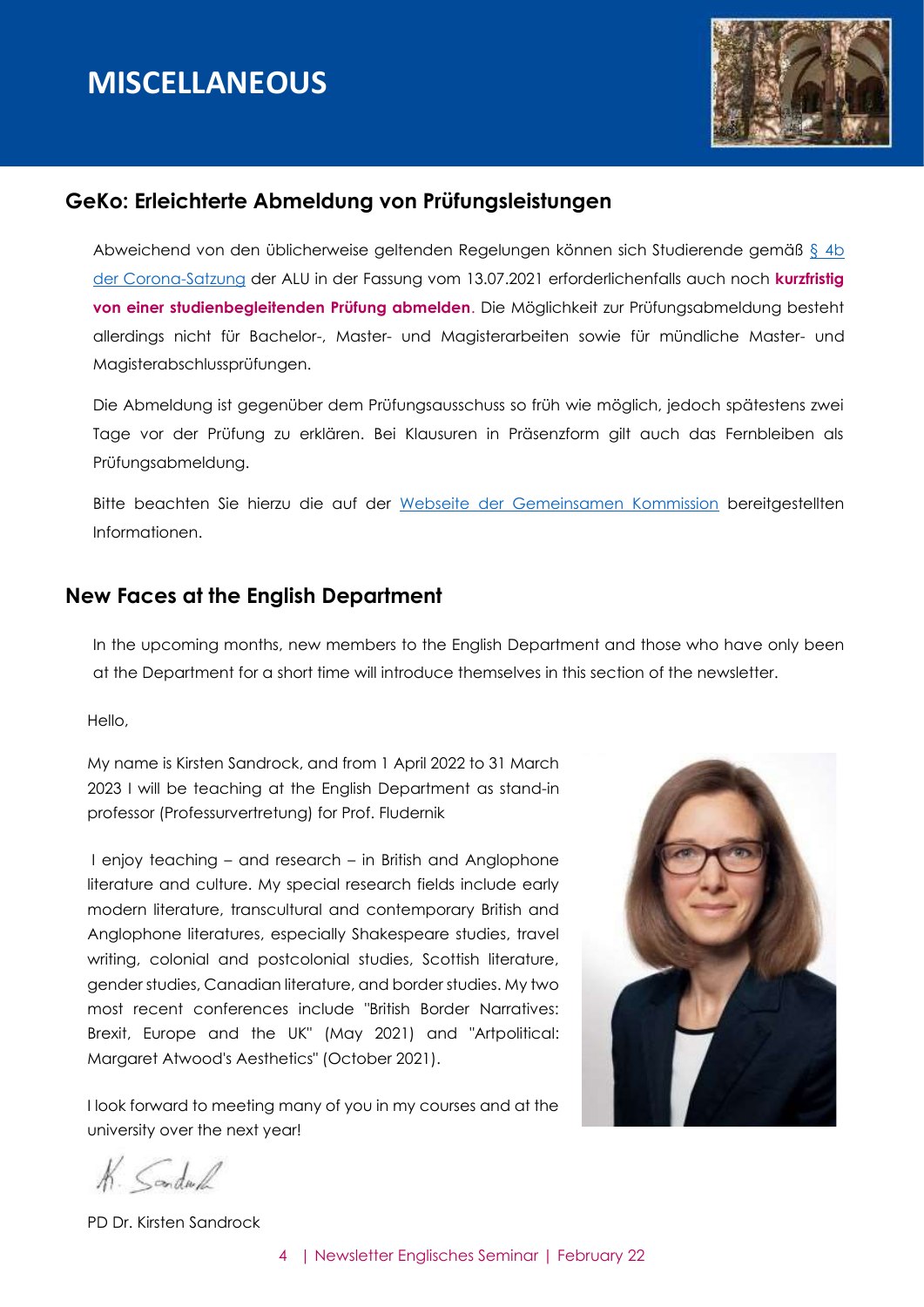In the 2022 summer semester, [PD Dr. Sandrock](https://www.anglistik.uni-freiburg.de/department/faculty-and-staff/sandrock) will be teaching the *Proseminare* "Margaret Atwood" and "Writing the Empire, c. 1790–1918", the *Haupt-/Master Seminare* "Shakespeare's Comedies – New Approaches" and "The Rise of the Novel" as well as the colloquium "Academic Wirting for PhD Students". You can find these seminars on [HISinOne](https://campus.uni-freiburg.de/qisserver/pages/cm/exa/coursecatalog/showCourseCatalog.xhtml?_flowId=showCourseCatalog-flow&_flowExecutionKey=e1s1) or in the course catalogues on our website, in [overview](https://www.anglistik.uni-freiburg.de/studiumlehre/lehrveranstaltungen/vlvz/sommersemester22) or [annotated.](https://www.anglistik.uni-freiburg.de/studiumlehre/lehrveranstaltungen/kommentiert/sose22)

#### <span id="page-4-0"></span>*Fachschaft Anglistik***: Book Sale**

Are you looking to buy your books for the summer semester cheaply? Or are you simply interested in some new reading material?

Then you are in luck — because the *Fachschaft Anglistik's* **book sale** is back (in a Corona-safe format)!:



After checking our [list of available books](https://www.anglistik.uni-freiburg.de/fachschaft/FSA_Book_Sale_Inventory.pdf) (and/or the pictures on the left), you can simply come by **room 4005,** on the ground floor of KG IV, on **Mondays and Thursdays from 11am** to get your book(s). The prices are negotiable. If possible, please bring the money in cash.

If you can't make these times, have any questions or already know that you will get a large number of books (so we can get them ready for you), just get in touch with the FSA on [Instagram](https://www.anglistik.uni-freiburg.de/data/fachschaft-instagram) or via [email.](https://www.anglistik.uni-freiburg.de/data/fachschaft-contact)

Proceeds will go towards the *Fachschaft Anglistik*, so we can organize fun things for you in the future!

## <span id="page-4-1"></span>**ERASMUS+ Exchange: Possible Remaining Spots**

Now that the first application period for an ERASMUS+ exchange during the 2022/23 academic year (both the 2022/23 winter semester and the 2023 summer semester) has ended, students who missed the deadline as well as students from other departments may inquire about possible remaining slots at [partner universities of the English Department.](https://www.anglistik.uni-freiburg.de/study-abroad/going/index)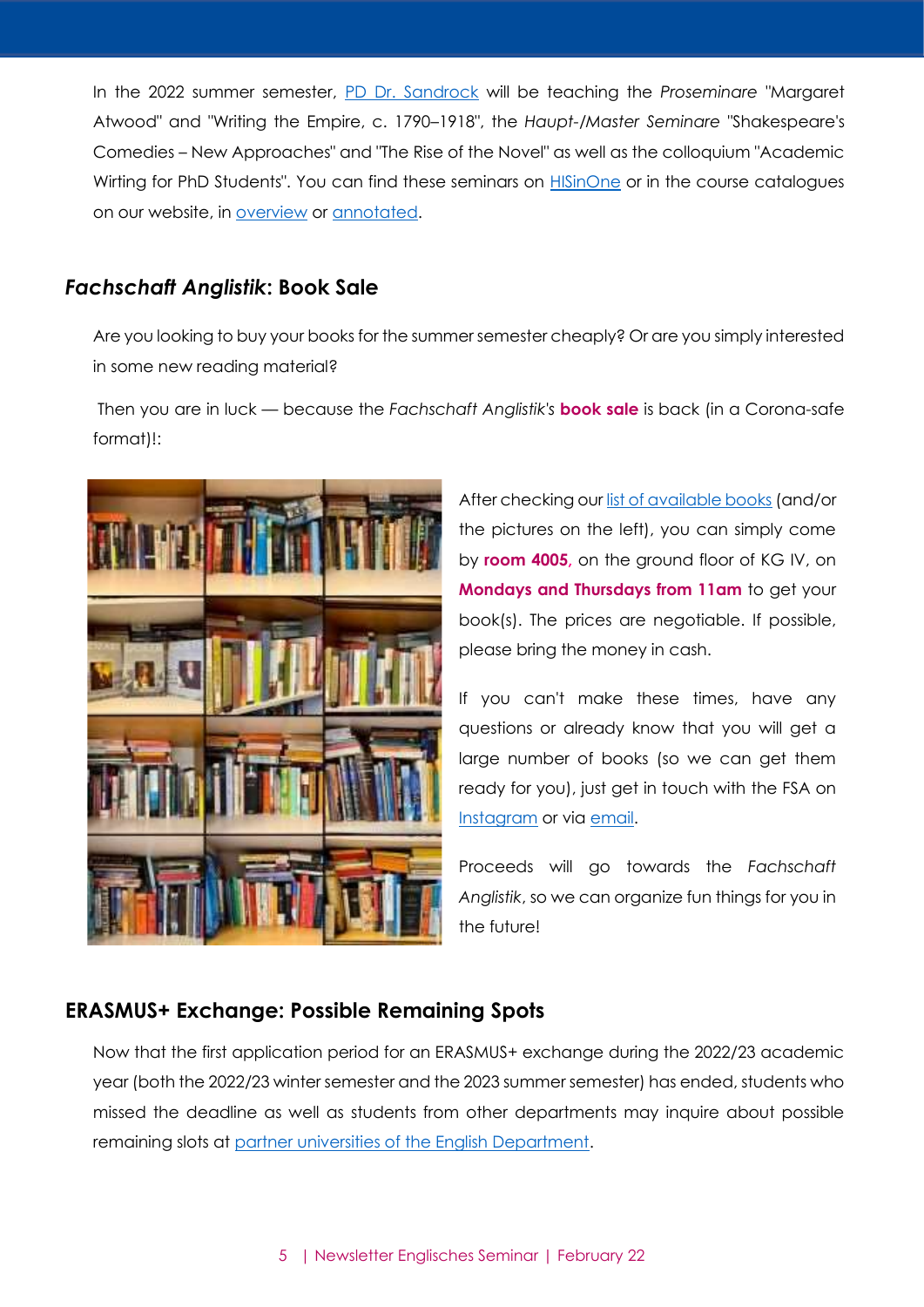The selection and allocation process for the first round of applications is generally completed by **the end of February**, after which any remaining slots are allocated on a first-come-first-served basis. If you are interested in possible remaining slots, please get in touch with the Erasmus coordinator via [email.](mailto:erasmus@anglistik.uni-freiburg.de)

# <span id="page-5-0"></span>**Vortragsreihe: Berufspraxis für Philolog:innen — "Reden mit statt reden über – Chancen und Herausforderungen für Kommunikatoren im Wissenschaftsbetrieb"**





#### **Philipp Reichenbach**

Wissenskommunikation | h-ka.de

Prilos Recherboch absolvente ene duole Autoldung Prilips Rechterbach absolvierte eine duole Autoidung<br>
zum Verentofungslaufmann am Dadffleeder<br>
zum Schriftstein (1981)<br>
zum Schriftstein Einstein Katus, Exercic<br>
im Matkefing, bear in der Offentlichkeitspiele und<br>
im Matke

**Collaboration Control** 

Reden mit statt reden über-Chancen und Herausforderungen für Kommunikatoren im Wissenschaftsbetrieb

Mittwoch, 02.02.2022 18.15 Uhr | Zoom

ID: 675 1531 9290 Code: záyywqéYv

UNI<br>FREIBURG

Im Rahmen der Reihe "Berufspraxis für Philolog:innen. Eine Vortragsreihe der Philologischen Fakultät zur Berufsorientierung" hält Philipp Reichenbach einen Vortrag zum Thema "Reden mit statt reden über – Chancen und Herausforderungen für Kommunikatoren im Wissenschaftsbetrieb".

*Wann?* **Mittwoch, 02.02.2022 | 18.15 Uhr** *Wo?* **[Zoom](https://uni-freiburg.zoom.us/j/67515319290?pwd=d0tYZVRaMlQvZGMwVFJlMGZ1NjU5dz09)**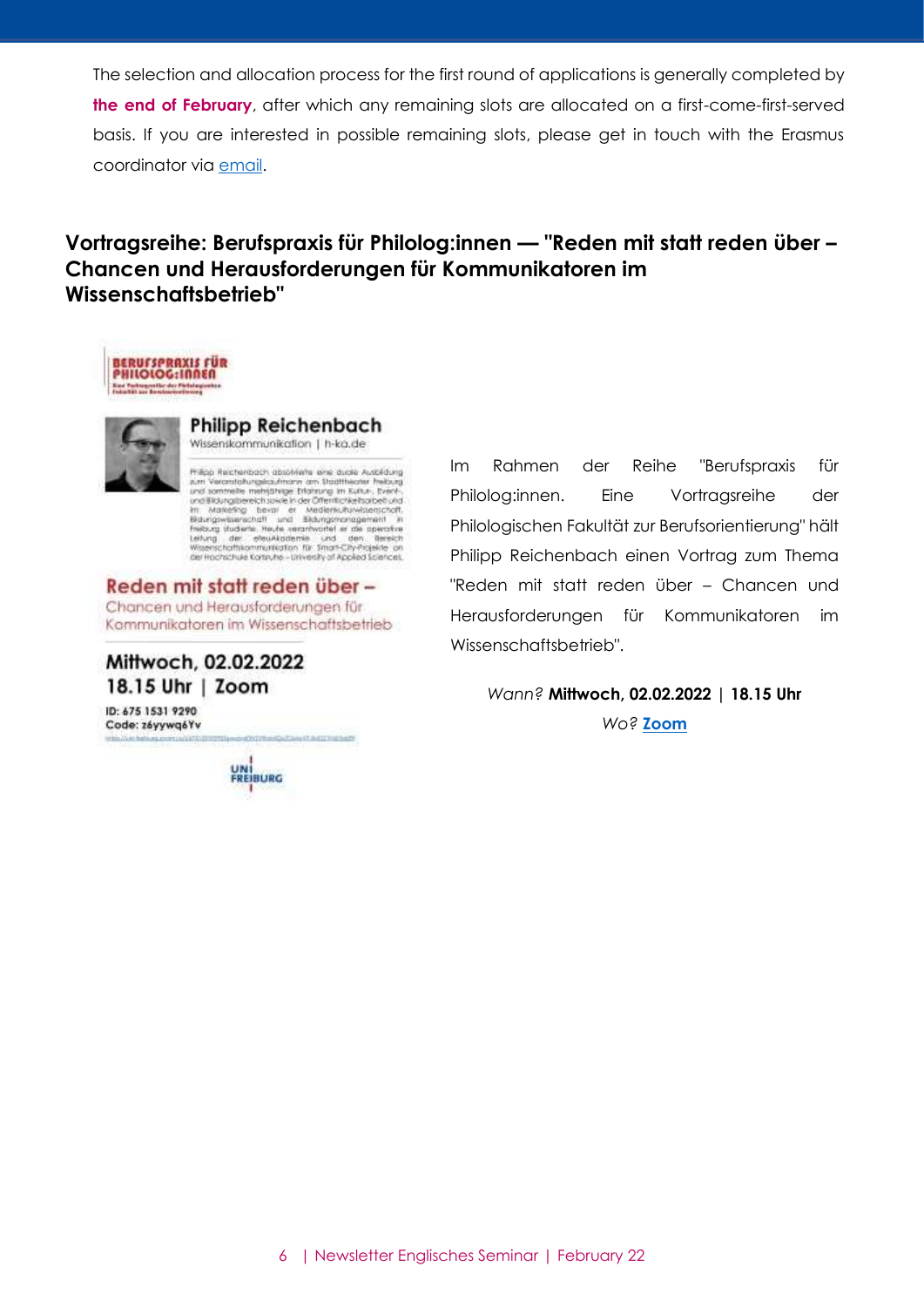#### <span id="page-6-0"></span>**Conference "Culture at Play: Spaces — Colours — Stories": Program**

Over the last few decades, video games have left their marginal position in culture and turned into a central experience that holds a permanent place in the lives of many people.

At the same time, they have also grown ever more sophisticated in content as well as audio-visual quality.

As a result, it is not only increasingly important to give them the serious consideration they deserve, but also that this happens in a manner that can do justice to their unique, multimedia mode of expression.

The conference is aiming to open up a space that allows for a sophisticated analysis of video games and the cultural field that has emerged around them using an interdisciplinary approach that includes, cultural, literary, and media studies.

You can find the program for the event, which will be continuously updated, [here.](https://www.anglistik.uni-freiburg.de/events/CultureatPlay.pdf)



## <span id="page-6-1"></span>**Volunteer BA and MA Student Assistants Required for Organising Team of International Conference "VAD 2022 – Africa-Europe: Reciprocal Perspectives" (University of Freiburg | 7 – 10 June)**

This is an opportunity for students of the English department to acquire skills in organising an international conference and **gain insight into state-of-the-art research in African-European relations**, including aspects of coloniality and decolonisation.

Volunteer assistants can be issued a certificate; BA students in English and American Studies can acquire credit points for module M 15 or the "Ergänzungsbereich".

The Association for African Studies in Germany e.V. (VAD) organizes an international and interdisciplinary conference every two years.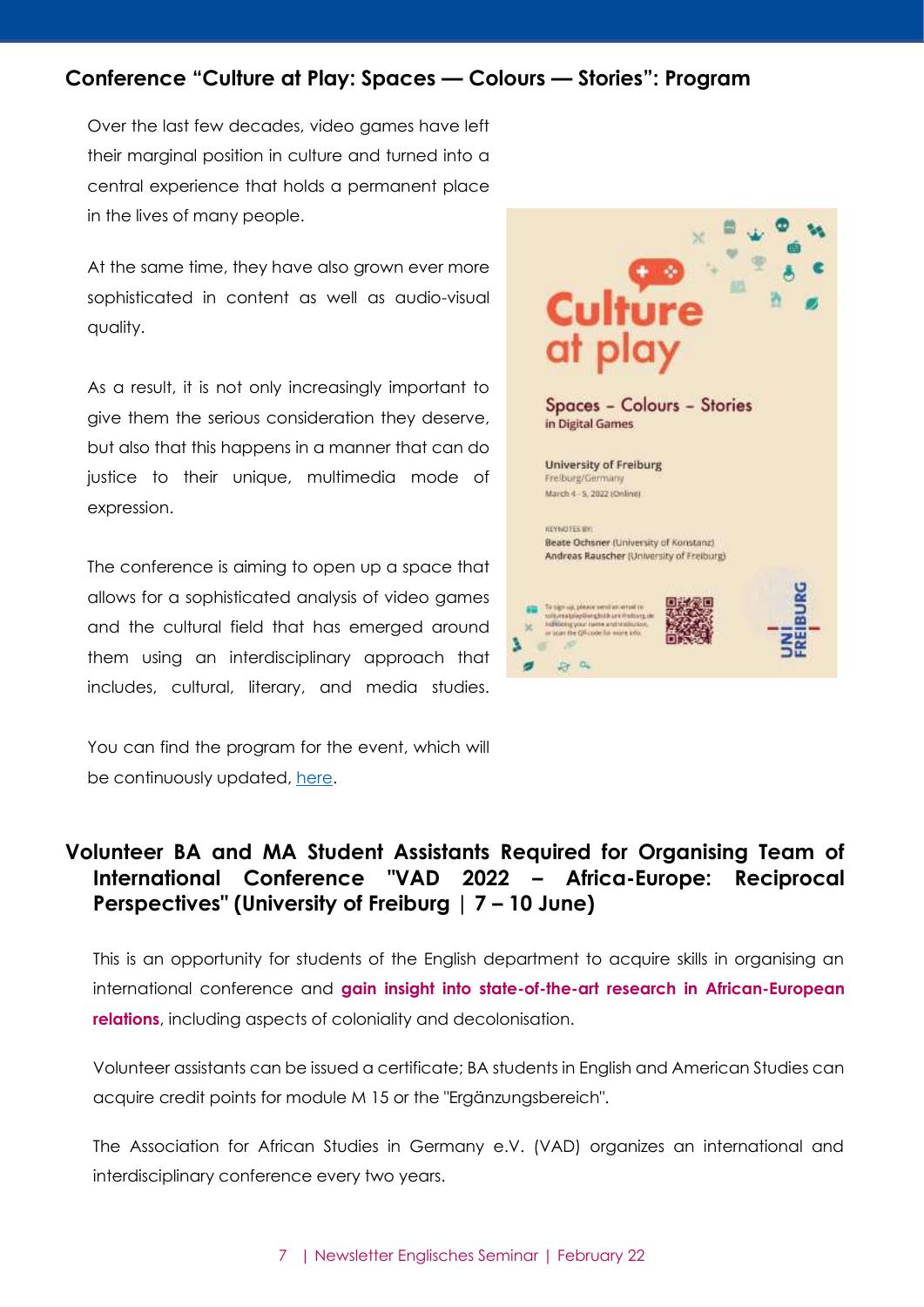The Freiburg conference is organized by the newly founded Africa Centre for Transregional Research (ACT) of the University of Freiburg [\(https://www.act.uni-freiburg.de/de\)](https://www.act.uni-freiburg.de/de) and will address processes of co-production of knowledge as well as the mutual questioning of different ways of thinking. Political and epistemological entanglements will be explored and unusual perspectives will also be opened up.

Topics addressed at the conference include:

- African researchers in the European academic system
- Restitution
- Linguistic and visual (de)colonialisms
- Flight and migration from the perspective of the practice and agency of refugees
- African Studies beyond the Humanities and Social Sciences
- Knowledge in dealing with climate change: African approaches
- Images of the living and dead
- Corona crisis and new world views: Europe as a problem, China as a solution?
- Black Germans and African academics in the German university scene

If you are interested, please contact Professor Barbara Korte as soon as possible, but **by 15 April**  2022 at the very latest at [sekretariat.korte@anglistik.uni-freiburg.de](mailto:sekretariat.korte@anglistik.uni-freiburg.de)

#### <span id="page-7-0"></span>**Job Opportunity: Student Affairs & Housing Coordinator at IES Abroad Freiburg**

The **IES Abroad** offers more than 360+ study abroad programs worldwide for college students. We are a highly-charged force of study abroad enthusiasts. The Freiburg Center of IES Abroad, located in Freiburg i. Brg., Germany, seeks an enthusiastic, team-oriented individual to serve as part of a team of staff and faculty that delivers an interdisciplinary and unique experience to students spending a semester abroad in Freiburg.

Our mission is simple: to provide our students with the best study abroad program that suits their field of study. The Student Affairs team contributes to the academic mission of IES Abroad by providing students with the highest quality health and safety programs as well as supporting students with their personal development through intercultural experiences.

The Student Affairs & Housing Coordinator assists in all areas of Student Affairs by delivering a high standard of student support and being a first point of contact for students, with the primary responsibility of managing all student housing and assisting students with their cultural integration and community involvement.

There is no application deadline, you can apply until the position is filled. Further information as well as contact details can be found [here.](https://www.anglistik.uni-freiburg.de/opportunities/IES%20Abroad%20Freiburg%20Job%20Posting%20Student%20Affairs.pdf)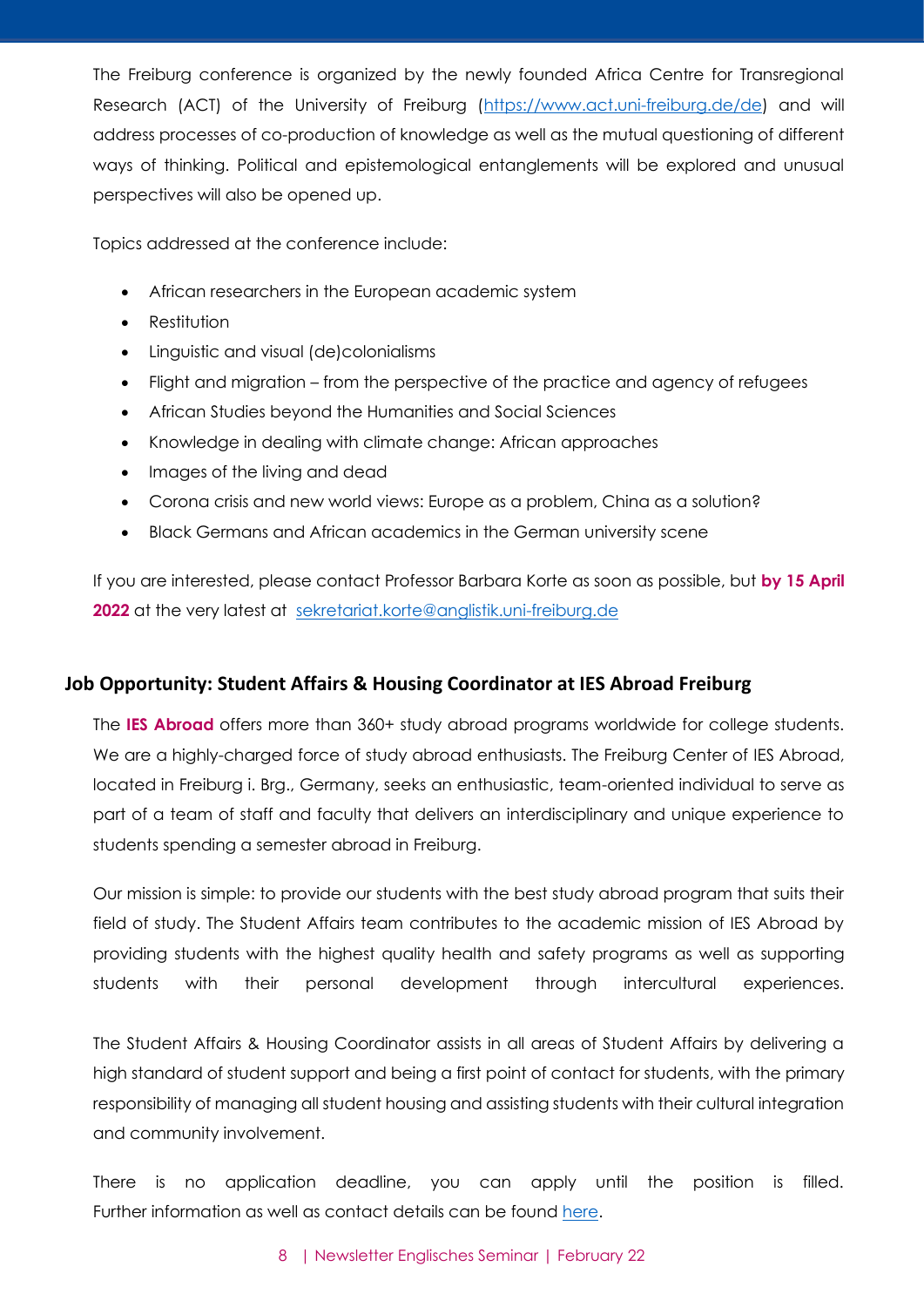#### <span id="page-8-0"></span>**Old English Language Course and Book Club**

Are you interested in the origins of the English language as you know it today? Have you always wanted to read texts like Beowulf in the original Old English language? The **Old English Language Course and Book Club** has got you covered!

For the first few weeks, we will focus on the acquisition of Old English grammar and vocabulary, so that you have all the tools you need to translate an Old English text. We will start with little translation exercises and move on to small excerpts from original Old English texts. Finally (presumably at the beginning of 2022), the language course will transform into a sort of book club, where we each translate passages of Old English texts at home and then come together to discuss our various interpretations.

While the course focuses on language acquisition, we will meet once a week. Once we move on to translations, we will meet a bit less frequently, so that you have enough time to work on the translations next to your regular coursework.

#### *When?* **Weekly on Fridays | 10am c.t.**

*Where?* Please send an email to [Julie Altemueller,](mailto:julie.altemueller@gmail.com) who will inform you where the group will meet that week.

Although regular attendance is important during the language part of the course, don't worry if you have to miss a class or two! You can find further information on the [English Department's](https://www.anglistik.uni-freiburg.de/readinggroups/old-english-book-club)  [website.](https://www.anglistik.uni-freiburg.de/readinggroups/old-english-book-club) This is a student-led initiative and you're very welcome to bring your own ideas and suggestions! If all this appeals to you, please contact [Julie Altemueller](mailto:julie.altemueller@gmail.com).

## <span id="page-8-1"></span>**INDIGENOUS READS:** *The Night Watchman* **(2020)**

Despite contact restrictions, the book club **Indigenous Reads**, your monthly book club dedicated to contemporary indigenous literature, will still meet to discuss Louise Erdrich's *The Night Watchman* (2020).

**Please be aware that some sessions have been rescheduled. You can find an overview of the new dates [here.](https://www.anglistik.uni-freiburg.de/readinggroups/indigenous-reads)**



https://productimages.worldofbo oks.com/1472155343.jpg

*Based on the extraordinary life of National Book Award-winning author Louise Erdrich's grandfather who worked as a night watchman and carried the fight against Native dispossession from rural North Dakota all the way to Washington, D.C., this powerful novel explores themes of love and death with lightness and gravity and unfolds with the elegant prose, sly humor, and depth of feeling of a master craftsman.*

9 | Newsletter Englisches Seminar | February 22 *When?* **Monday, January 31 | 6pm** *Where?* **Zoom**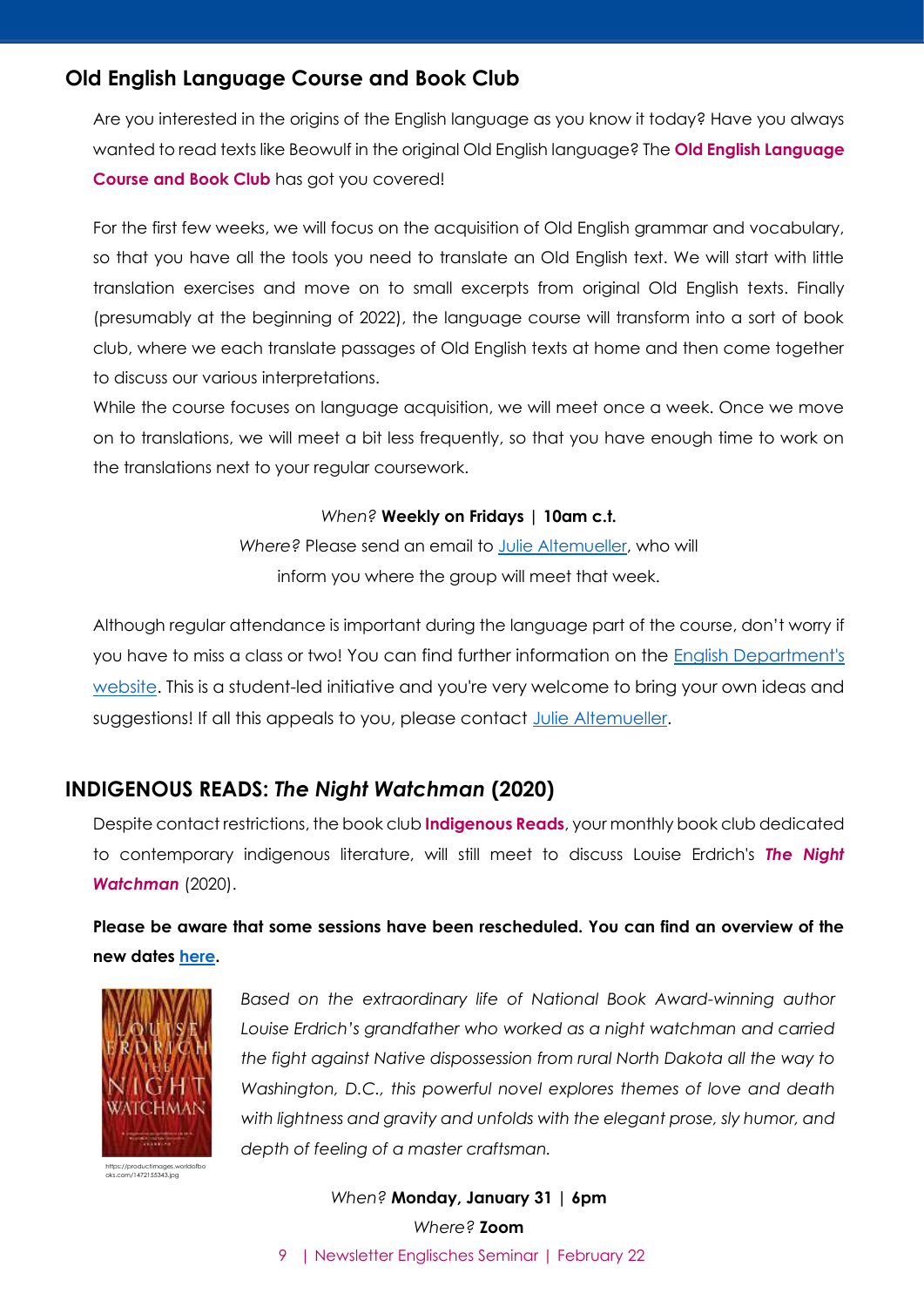You can find the current program as well as an overview of past sessions on the **English** [Department's website.](https://www.anglistik.uni-freiburg.de/readinggroups/indigreads) For more information or to register, please contact [Léna Remy-Kovach.](mailto:lenaremykovach@gmail.com)

# <span id="page-9-0"></span>**LitCult COLLOQUIUM:** *Assembly* **(2021)**

The LitCult Colloquium is a meeting group intended for the discussion of contemporary literature in the English language. From students to faculty, all are welcome to join. Next month, the group will discuss **Natasha Brown's** *Assembly* **(2021).**

*The narrator of Assembly is a black British woman. She is preparing to attend a lavish garden party at her boyfriend's family estate, set deep in the English countryside. At the same time, she is considering the carefully assembled pieces of herself. As the minutes tick down and the future beckons, she can't escape the question: is it time to take it all apart?*

*Assembly is a story about the stories we live within – those of race and class, safety and freedom, winners and losers.And it is about one woman daring to take control of her own story, even at the cost of her life. With a steely, unfaltering gaze, Natasha Brown dismantles the mythology of whiteness, lining up the debris in a neat row and walking away.*



https://www.goodreads.com/book/show/56646330-assembly

## *When?* **Thursday, February 10 | 2.15 – 3.45 pm** *Where?* **Zoom**

You can find the current program as well as an overview of past session on the English [Department's website.](https://www.anglistik.uni-freiburg.de/readinggroups/litcult-colloquium) If you would like to join, feel free to contact [Eva von Contzen.](mailto:eva.voncontzen@anglistik.uni-freiburg.de)

# <span id="page-9-1"></span>**READING GAMES:** *Detention* **(2017)**

**Reading Games** (as in "we are reading games," not as if a series of gamified reading sessions) is a book club for video games instead of books.

The club meets (currently online) on a monthly basis to talk about selected games, from an interdisciplinary perspective, including Cultural Studies and literary approaches.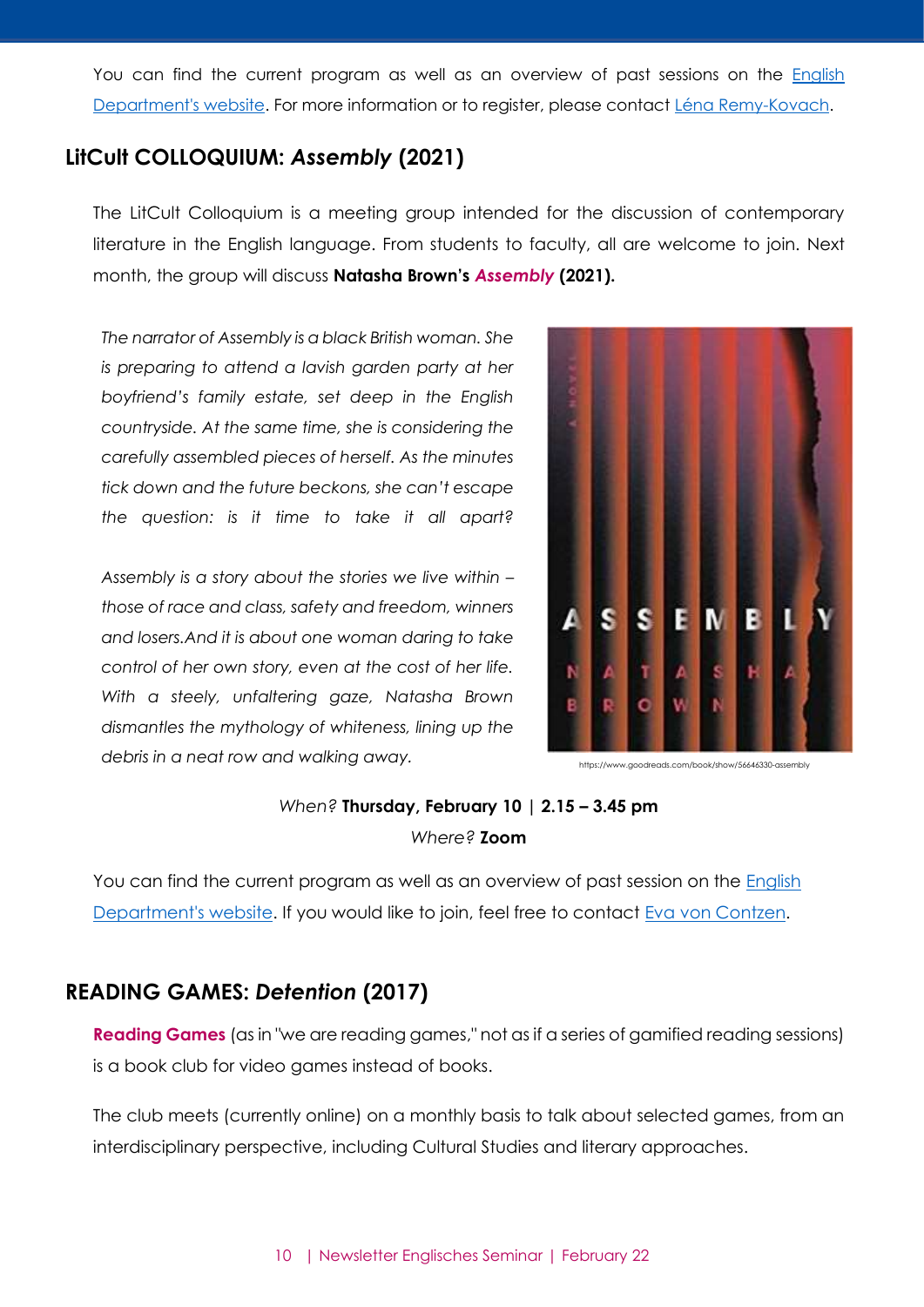In order to join, you don't have to have any level of knowledge of video games, or define yourself as a "gamer." That term is becoming as meaningful as a term like "movie-goer," in today's world, where digital games are everywhere as cultural products.

This session, the club will discuss *Detention* (2017). You are expected to come prepared, i.e. play the game, and/or watch a video of someone else who is playing it for you.



https://store.steampowered.com/app/555220/Detention/

**Detention** is an atmospheric horror game set in 1960s Taiwan under martial law.

Incorporating religious elements based on Taiwanese/Chinese culture and mythology, the game provided players with unique graphics and gaming experiences.

#### *When?* **Tuesday, February 8 | 7 pm**

*Where?* **[Discord](https://discordapp.com/invite/x6TjNYm)**

You can find the current program as well as an overview of past sessions on the [English](https://www.anglistik.uni-freiburg.de/readinggroups/games)  [Department's website.](https://www.anglistik.uni-freiburg.de/readinggroups/games) For more information or questions on how to access the Discord server, please contact [Kübra Aksay.](mailto:kubraaksay@gmail.com)

# <span id="page-10-0"></span>**CARL-SCHURZ-HAUS: Upcoming Events**

During the next month, the **Carl-Schurz-Haus** offers various events of interest to members of the English Department:

- Tuesday, February 1 7pm | Online "*[Leave the World Behind](http://www.carl-schurz-haus.de/veranstaltungen/einzelansicht.html?tx_tdcalendar_pi1%5Byear%5D=2022&tx_tdcalendar_pi1%5Bmonth%5D=02&tx_tdcalendar_pi1%5Bday%5D=01&tx_tdcalendar_pi1%5Bevent%5D=1324&cHash=a6c611d5c41c8691a238390ec2b093f9)* / *Inmitten der Nacht*" (*Reihe* "Transatlantic Tuesday" | Reading and conversation with Rumaan Alam, New York City)
- Thursday, February 10, 6pm | Hybrid event ["Into the Modern: Stephen Crane's Times and the Acceleration of Time"](http://www.carl-schurz-haus.de/veranstaltungen/einzelansicht.html?tx_tdcalendar_pi1%5Byear%5D=2022&tx_tdcalendar_pi1%5Bmonth%5D=02&tx_tdcalendar_pi1%5Bday%5D=10&tx_tdcalendar_pi1%5Bevent%5D=1325&cHash=42a562e26988a2d24bae8b3ccb747232) (*Ringvorlesung*  "Stephen Crane's Time" | Prof. Dr. Wolfgang Hochbruck, University of Freiburg)
- Wednesday, February 16, 7pm | Theater im Marienbad, Marienstr. 4 "*Gun Love* [by Jennifer Clement"](http://www.carl-schurz-haus.de/veranstaltungen/einzelansicht.html?tx_tdcalendar_pi1%5Byear%5D=2022&tx_tdcalendar_pi1%5Bmonth%5D=02&tx_tdcalendar_pi1%5Bday%5D=16&tx_tdcalendar_pi1%5Bevent%5D=1334&cHash=38a8f9f75b518db1234df99eb0741827) (Theaterstück in englischer Sprache mit Übertiteln)